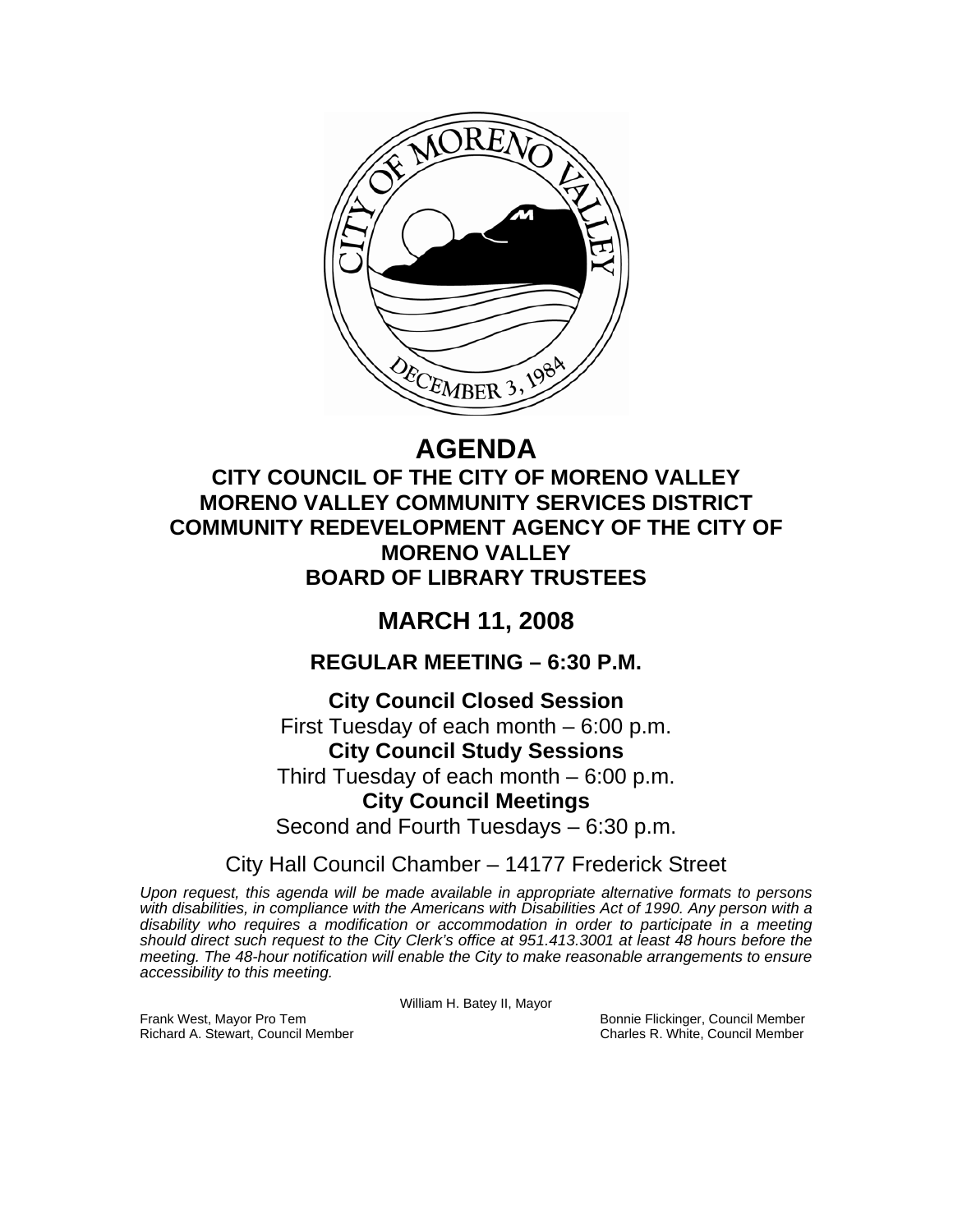#### **AGENDA JOINT MEETING OF THE CITY COUNCIL OF THE CITY OF MORENO VALLEY MORENO VALLEY COMMUNITY SERVICES DISTRICT COMMUNITY REDEVELOPMENT AGENCY OF THE CITY OF MORENO VALLEY, AND THE BOARD OF LIBRARY TRUSTEES**

### **REGULAR MEETING - 6:30 P.M. MARCH 11, 2008**

**CALL TO ORDER** (Joint Meeting of the City Council, Community Services District, Community Redevelopment Agency, and the Board of Library Trustees actions taken at the Joint Meeting are those of the Agency indicated on each Agenda item)

### **PLEDGE OF ALLEGIANCE**

**INVOCATION** – Pastor Jim Preston, Lighthouse Baptist Church

### **ROLL CALL**

### **INTRODUCTIONS**

PUBLIC COMMENTS **ON MATTERS ON THE AGENDA** WILL BE TAKEN UP AS THE ITEM IS CALLED FOR BUSINESS, BETWEEN STAFF'S REPORT AND CITY COUNCIL DELIBERATION (SPEAKER SLIPS MAY BE TURNED IN UNTIL THE ITEM IS CALLED FOR BUSINESS.)

PUBLIC COMMENTS **ON MATTERS NOT ON THE AGENDA** UNDER THE JURISDICTION OF THE CITY COUNCIL WILL BE HEARD PRIOR TO CITY COUNCIL REPORTS AND CLOSING COMMENTS. IN THE EVENT THAT THE AGENDA ITEM FOR SUCH PUBLIC COMMENTS HAS NOT BEEN CALLED BY 9:00 P.M., IT SHALL BE CALLED AS THE NEXT ITEM OF BUSINESS FOLLOWING THE CONCLUSION OF ANY ITEM BEING HEARD AT 9:00 P.M. Those wishing to speak should submit a BLUE speaker slip to the Bailiff. There is a three-minute limit per person. All remarks and questions shall be addressed to the presiding officer or to the City Council and not to any individual Council member, staff member or other person.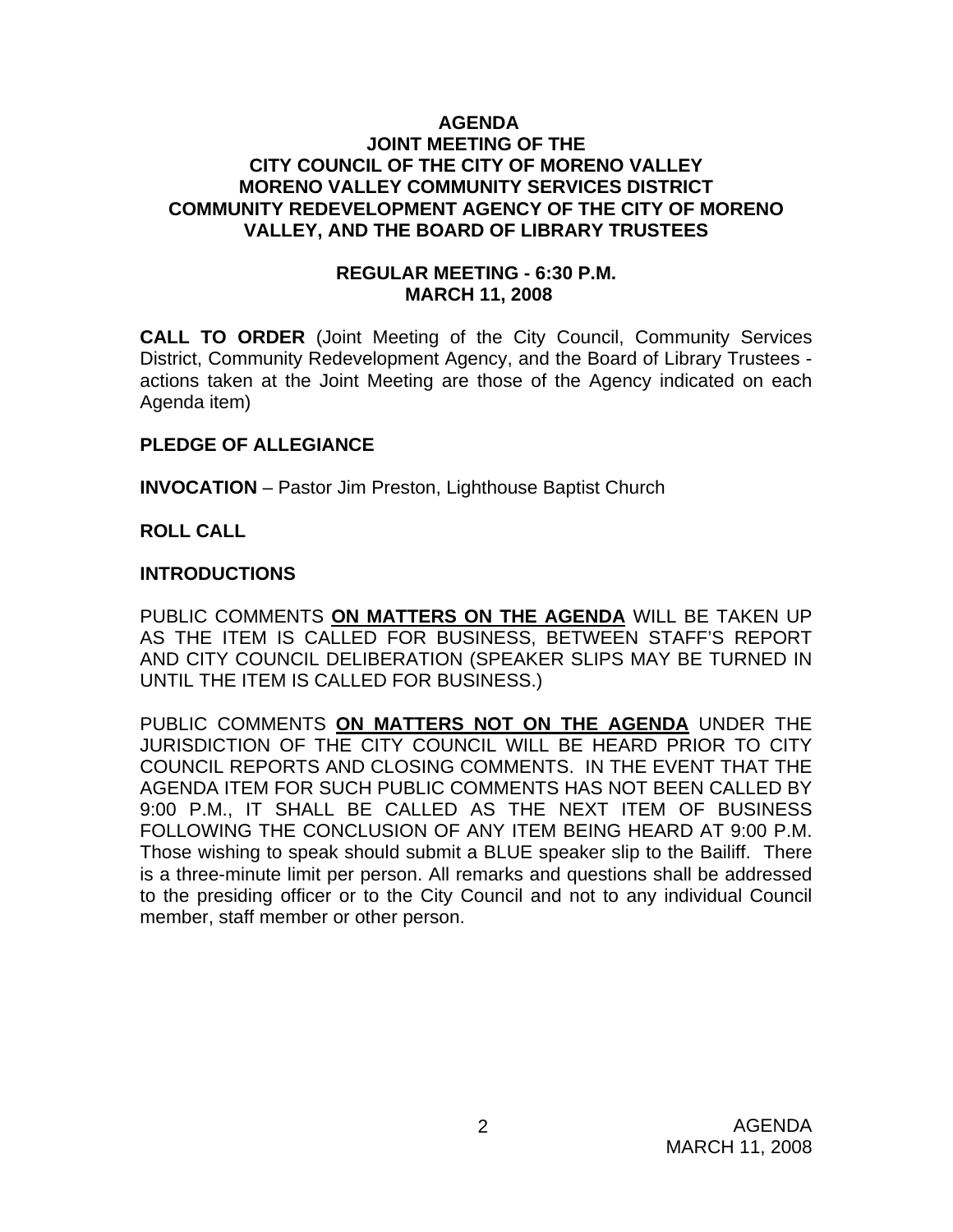### **JOINT CONSENT CALENDARS (SECTIONS A-D)**

All items listed under the Consent Calendars, Sections A, B, C, and D are considered to be routine and non-controversial, and may be enacted by one motion unless a member of the Council, Community Services District, Redevelopment Agency or the Board of Library Trustees requests that an item be removed for separate action. The motion to adopt the Consent Calendars is deemed to be a separate motion by each Agency and shall be so recorded by the City Clerk. Items withdrawn for report or discussion will be heard after public hearing items.

### **A. CONSENT CALENDAR** - **CITY COUNCIL**

- A1. ORDINANCES READING BY TITLE ONLY Recommendation: Waive reading of all Ordinances.
- A2. MINUTES REGULAR MEETING OF FEBRUARY 26, 2008 (Report of: City Clerk's Department)

**Recommendation:** Approve as submitted.

A3. PURCHASE OF A REPLACEMENT THERMAL IMAGING CAMERA (Report of: Fire Department)

**Recommendation:** Approve a transfer of \$8,614.61 from the Equipment Replacement Reserve Fund to the Fire Services Operations Fund 133.65110.6641.648 for the purchase of a replacement Thermal Imaging Camera.

A4. WARRANT REPORT - JANUARY 31, 2008 (Report of: Finance Department)

 Recommendation: Adopt Resolution No. 2008-24, approving the Warrant Report, dated January 2008, in the total amount of \$24,697,166.22.

Resolution No. 2008-24

A Resolution of the City Council of the City of Moreno Valley, California, Approving the Warrant Report Dated January 31, 2008

AGENDA 3 A5. ACCEPT AND APPROVE THE FIRST AMENDMENT TO THE AGREEMENT FOR THE REIMBURSEMENT OF TRANSPORTATION MITIGATION FEE FUNDS BETWEEN RIVERSIDE COUNTY TRANSPORTATION COMMISSION AND THE CITY OF MORENO VALLEY FOR PERRIS BOULEVARD WIDENING FROM RAMONA EXPRESSWAY TO CACTUS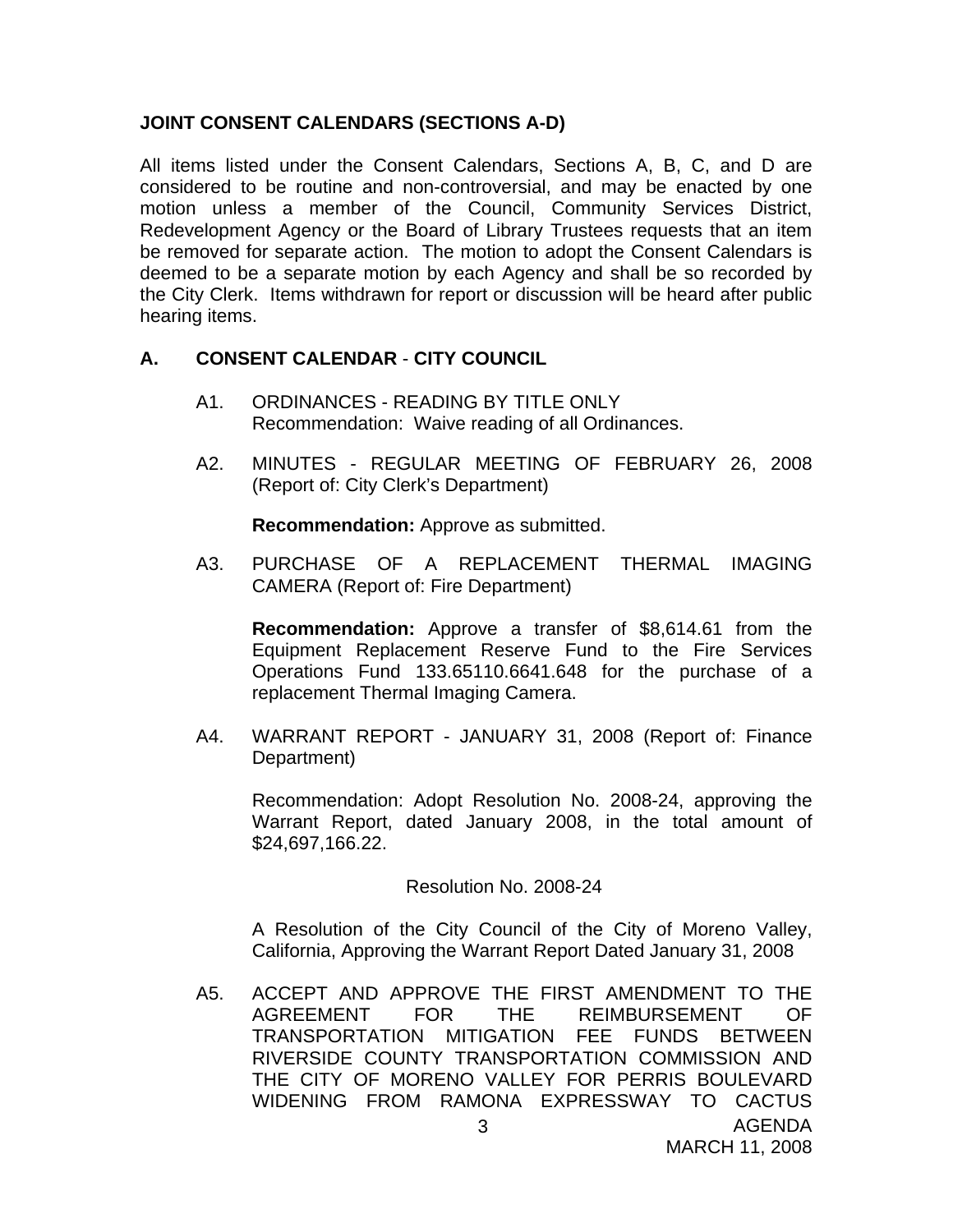AVENUE PROJECT NO. 11-41570125 (Report of: Public Works Department)

### **Recommendation:**

- 1. Accept and approve the First Amendment to the Agreement for the reimbursement of Transportation Uniform Mitigation Fee (TUMF) funds between Riverside County Transportation Commission (RCTC) and the City of Moreno Valley to change the project limits and to reduce the funding amount for Perris Boulevard widening from Ramona Expressway to Cactus Avenue; and
- 2. Authorize the Mayor to execute the First Amendment to the Agreement for the reimbursement of TUMF funds between RCTC and the City of Moreno Valley.
- A6. 2008 LEGISLATIVE UPDATE (Report of: Assistant City Manager)

**Recommendation:** Receive and file the informational report.

A7. FY 2007-08 MID-YEAR BUDGET ADJUSTMENTS (Report of: Finance Department)

**Recommendation:** Approve the City Manager's list of recommended FY 2007-08 mid-year budget adjustments.

A8. CONSIDERATION OF A RESOLUTION FOR THE ABATEMENT OF PUBLIC NUISANCES (CONTINUED FROM FEBRUARY 12, 2008) (Report of: Community Development Department)

**Recommendation:** Pursue discussion on the abatement of a public nuisance involving Assessor's Parcel Number 473-150-052 at a future City Council meeting (to be determined) if requested by the property owner.

A9. CITY COUNCIL REPORTS ON REGIONAL AND REIMBURSABLE ACTIVITIES (Report of: City Clerk's Department)

**Recommendation:** Receive and file the Reports on Reimbursable Activities for the period of February 20 - March 4, 2008.

A10. SUPPORTING FEDERAL APPROPRIATIONS FOR FLOOD CONTROL CHANNEL IMPROVEMENTS ON HEACOCK STREET AND CACTUS AVENUE (Report of: Public Works Department)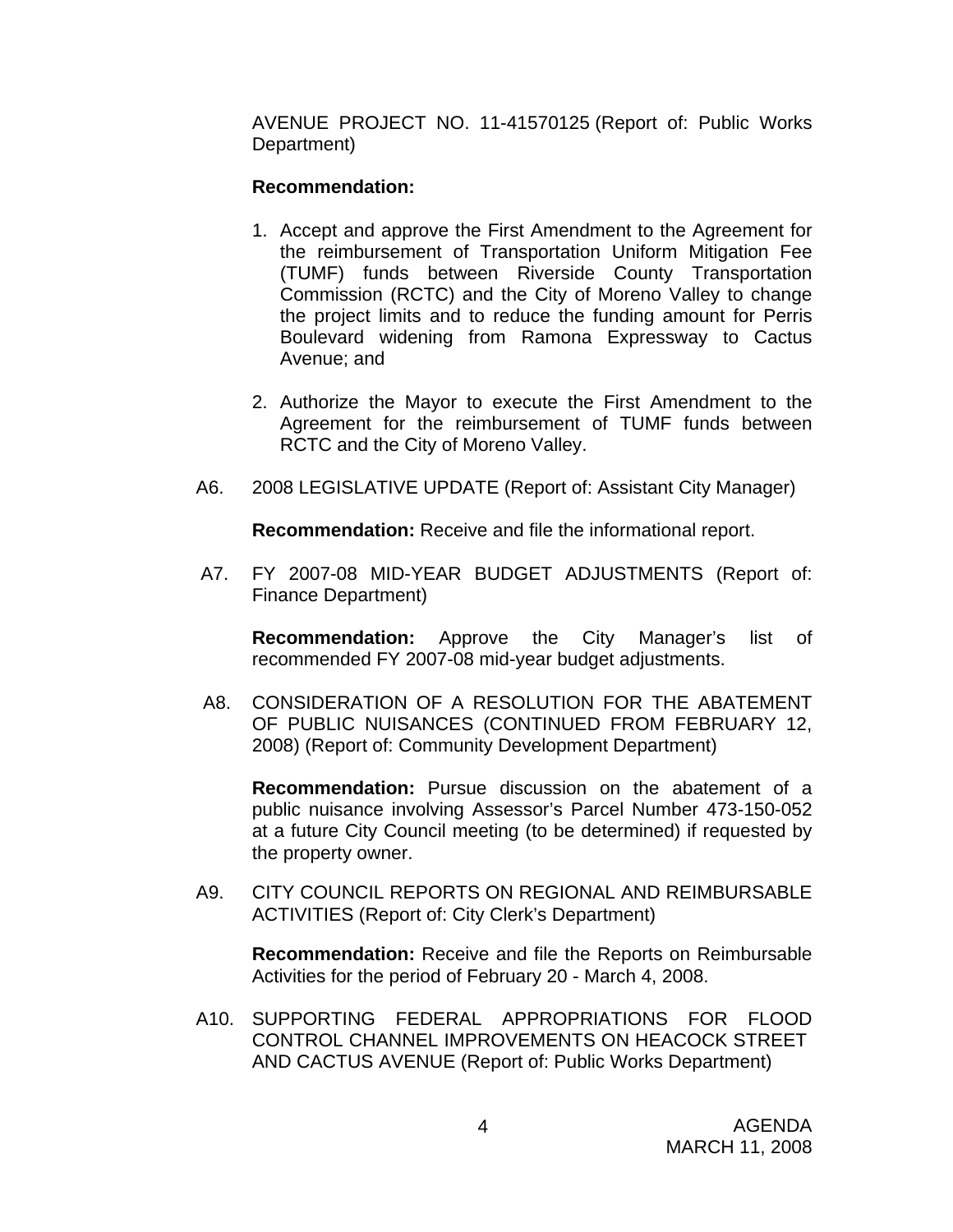### **Recommendation:**

1. Adopt Resolution No. 2008-26 supporting Federal Appropriations for the funding of improvements necessary for the Heacock Street and Cactus Avenue Flood Control Channels; and

### Resolution No. 2008-26

A Resolution of the City Council of the City of Moreno Valley, California, Supporting Federal Appropriations for Flood Control Channel Improvements on Heacock Street and Cactus Avenue

- 2. Authorize the Public Works Director/City Engineer to distribute certified copies of the Resolution to the various entities involved with the Federal Appropriations.
- A11. AN ORDINANCE OF THE CITY COUNCIL OF THE CITY OF MORENO VALLEY, CALIFORNIA, APPROVING PA05-0106 (ZONE CHANGE) TO CHANGE THE LAND USE DISTRICT FOR APPROXIMATELY 6 ACRES CONSISTING OF ASSESSOR PARCEL NUMBERS 297-012-002, 003, 011, 012, AND 016 FROM THE COMMUNITY COMMERCIAL LAND USE DISTRICT TO THE BUSINESS PARK LAND USE DISTRICT AND TO CHANGE THE LAND USE DISTRICT FOR APPROXIMATELY 10 ACRES CONSISTING OF A PORTION OF ASSESSOR PARCEL NUMBER 297-100-007 FROM THE INDUSTRIAL LAND USE DISTRICT TO THE BUSINESS PARK LAND USE DISTRICT (RECEIVED FIRST READING AND INTRODUCTION ON FEBRUARY 26, 2008 ON A 5-0 VOTE) (Report of: Community Development Department)

**Recommendation:** Adopt Ordinance No. 769.

### Ordinance No. 769

An Ordinance of the City Council of the City of Moreno Valley, California, Approving PA07-0119 (Zone Change) to Change the Land Use District for Approximately 6.62 Acres Consisting of Assessor Parcel Number 486-070-007 from the Neighborhood Commercial (NC) Land Use District to the Residential 20 (R20)

### **B. CONSENT CALENDAR** - **COMMUNITY SERVICES DISTRICT**

B1. ORDINANCES - READING BY TITLE ONLY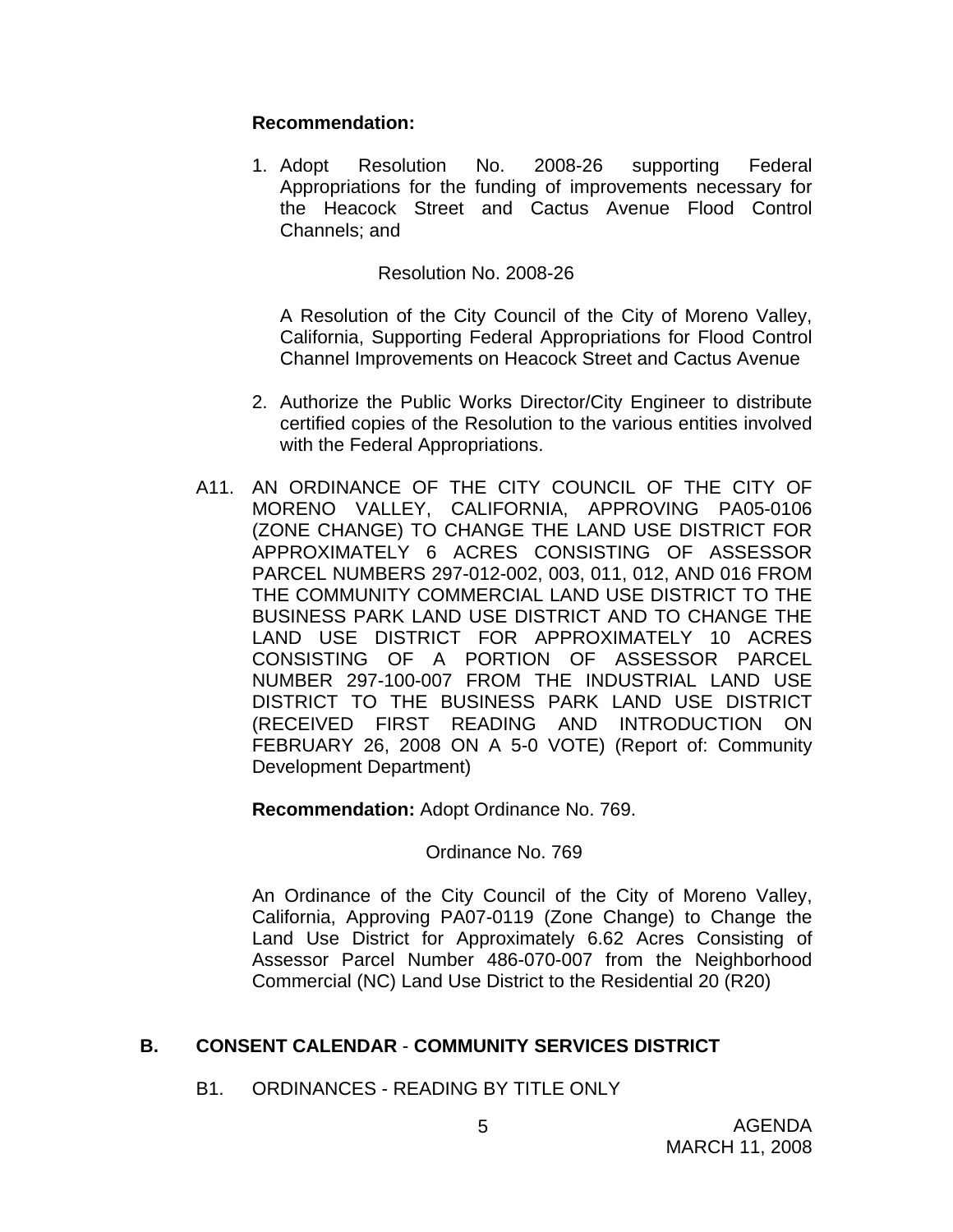Recommendation: Waive reading of all Ordinances.

B2. MINUTES - REGULAR MEETING OF FEBRUARY 26, 2008 (Report of: City Clerk's Department)

**Recommendation:** Approve as submitted.

### **C. CONSENT CALENDAR** - **COMMUNITY REDEVELOPMENT AGENCY**

- C1. ORDINANCES READING BY TITLE ONLY Recommendation: Waive reading of all Ordinances.
- C2. MINUTES REGULAR MEETING OF FEBRUARY 26, 2008 (Report of: City Clerk's Department)

**Recommendation:** Approve as submitted.

### **D. CONSENT CALENDAR** - **BOARD OF LIBRARY TRUSTEES**

- D1. ORDINANCES READING BY TITLE ONLY Recommendation: Waive reading of all Ordinances.
- D2. MINUTES REGULAR MEETING OF FEBRUARY 26, 2008 (Report of: City Clerk's Department)

**Recommendation:** Approve as submitted.

### **E. PUBLIC HEARINGS**

Questions or comments from the public on a Public Hearing matter are limited to five minutes per individual and must pertain to the subject under consideration.

 Those wishing to speak should complete and submit a GOLDENROD speaker slip to the Bailiff.

E1. A PUBLIC HEARING FOR A GENERAL PLAN AMENDMENT (PA07-0120) AND CHANGE OF ZONE (PA07-0119) FROM NEIGHBORHOOD COMMERCIAL (NC) TO RESIDENTIAL 20 (R20) ON THE 6.62-ACRES LOCATED ON THE EAST SIDE OF PERRIS BOULEVARD, SOUTH OF JOHN F. KENNEDY DRIVE AND NORTH OF FILAREE AVENUE (Report of: Community Development Department)

### **Recommendation:**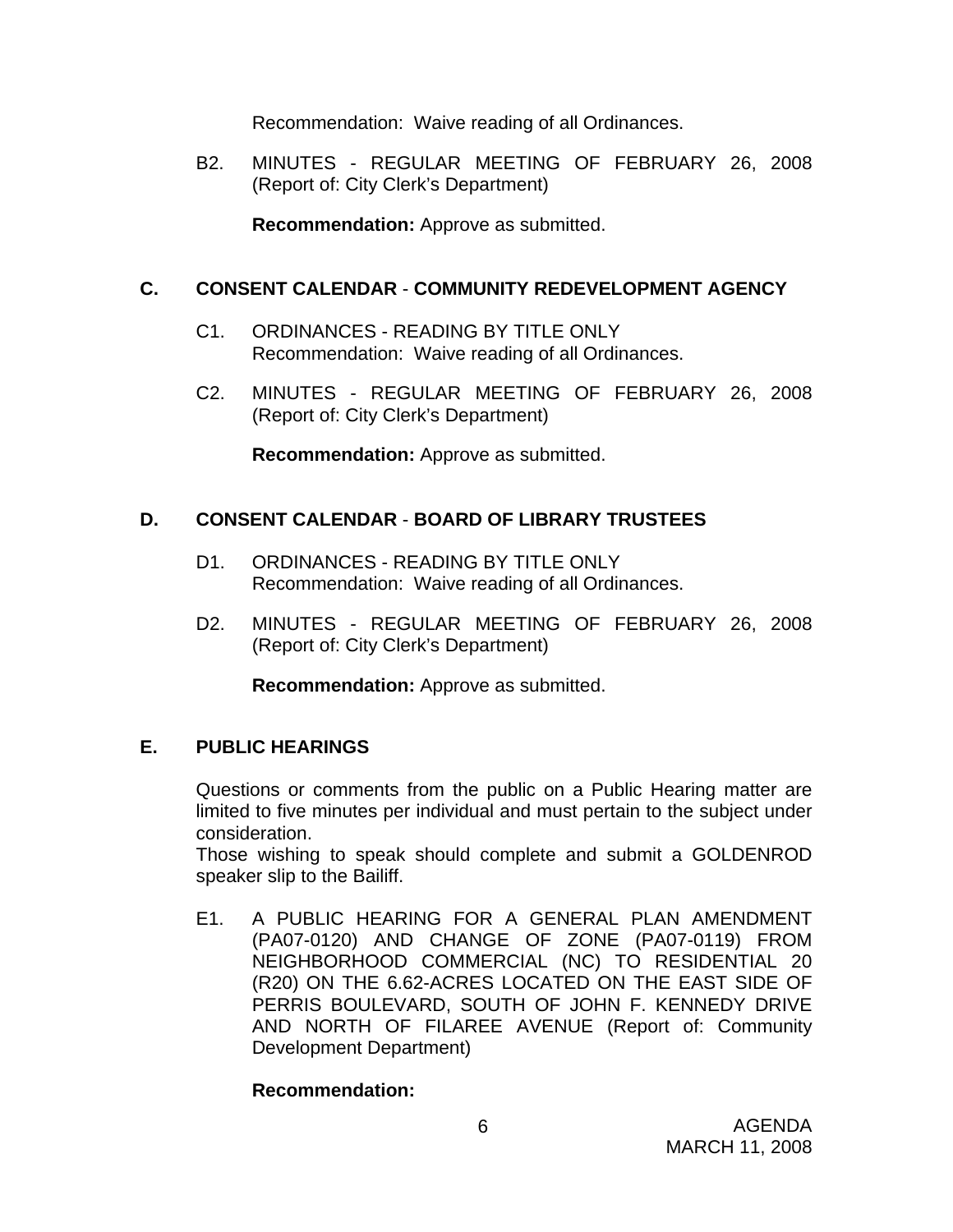- 1. Adopt a Negative Declaration for applications PA07-0119 (Change of Zone) and PA07-0120 (General Plan Amendment). The projects, individually and cumulatively, will not result in a significant effect on the environment;
- 2. Approve Resolution No. 2008-27 approving PA07-0120, thereby establishing General Plan Land Use Map designations for certain properties as described in the Resolution, and the revised General Plan Maps.

Resolution No. 2008-27

A Resolution of the City Council of the City of Moreno Valley, California, Approving an Amendment to the General Plan Land Use Element (PA07-0120) to Change the Land Use Designation from Commercial to Residential 20 (R20) for the Approximately 6.62 Acres Located Within Assessor's Parcel Number 486-070-007, Located Near the East Side of Perris Boulevard, South of John F. Kennedy and North of Filaree Avenue

3. Introduce Ordinance No. 770 approving a Zone Change (PA07-0119) from Neighborhood Commercial (NC) to Residential 20 (R20), based on the findings in the Ordinance, and the revised Zoning Atlas page.

Ordinance No. 770

An Ordinance of the City Council of the City of Moreno Valley, California, Approving PA07-0119 (Zone Change) to Change the Land Use District for Approximately 6.62 Acres Consisting of Assessor Parcel Number 486-070-007 from the Neighborhood Commercial (NC) Land Use District to the Residential 20 (R20)

### **F. ITEMS REMOVED FROM CONSENT CALENDARS FOR DISCUSSION OR SEPARATE ACTION**

### **G. REPORTS**

- G1. CITY COUNCIL REPORTS ON REGIONAL ACTIVITIES
	- a) Report on Riverside Transit Agency (RTA) by Council Member Flickinger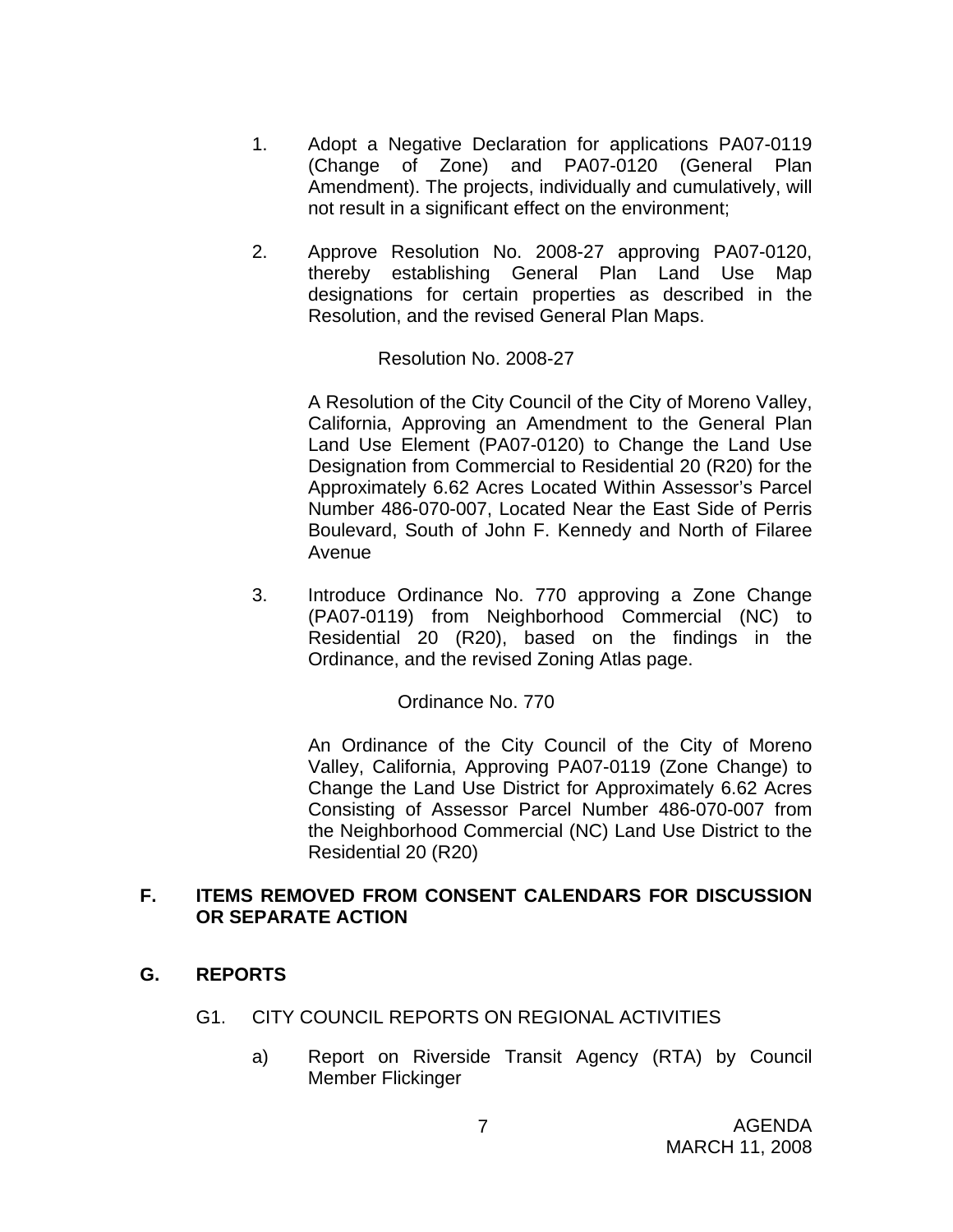G2. PALM DESERT DEVELOPMENT COMPANY, INC. RANCHO DORADO APARTMENTS FINANCIAL ASSISTANCE REQUEST AND RESOLUTION FOR TAX CREDIT APPLICATION (Report of: Economic Development Department)

### **Recommendation:**

1. The City Council adopts Resolution No. 2008-25, a resolution of the City Council of the City of Moreno Valley regarding assistance to the Rancho Dorado Apartments proposed by Palm Desert Development Company, Inc.; and

### Resolution No. 2008-25

A Resolution of the City Council of the City of Moreno Valley, Supporting the Rancho Dorado Apartment Housing Development and Affirming its Intention to Provide Assistance to Rancho Dorado LP, a Subsidiary of Palm Desert Development Company, Inc.

2. The Redevelopment Agency Board adopts Resolution No. RDA 2008-04, a resolution of the Community Redevelopment Agency of the City of Moreno Valley regarding assistance to the Rancho Dorado Apartments proposed by Palm Desert Development Company, Inc.

Resolution No. RDA 2008-04

A Resolution of the Community Redevelopment Agency of the City of Moreno Valley Supporting the Rancho Dorado Apartments Housing Development and Affirming its Intention to Provide Assistance to Rancho Dorado LP, a Subsidiary of Palm Desert Development Company, Inc.

G3. CONSIDERATION OF APPOINTMENTS TO THE MARCH JOINT POWERS AUTHORITY GENERAL PLAN ADVISORY COMMITTEE (Report of: Community Development Department)

**Recommendation:** That the City Council discuss the process of appointing two citizen-at-large members (plus one alternate) to the March Joint Powers Authority General Plan Advisory Committee and make such appointments if circumstances permit.

G4. CITY MANAGER'S REPORT (Informational Oral Presentation – not for Council action)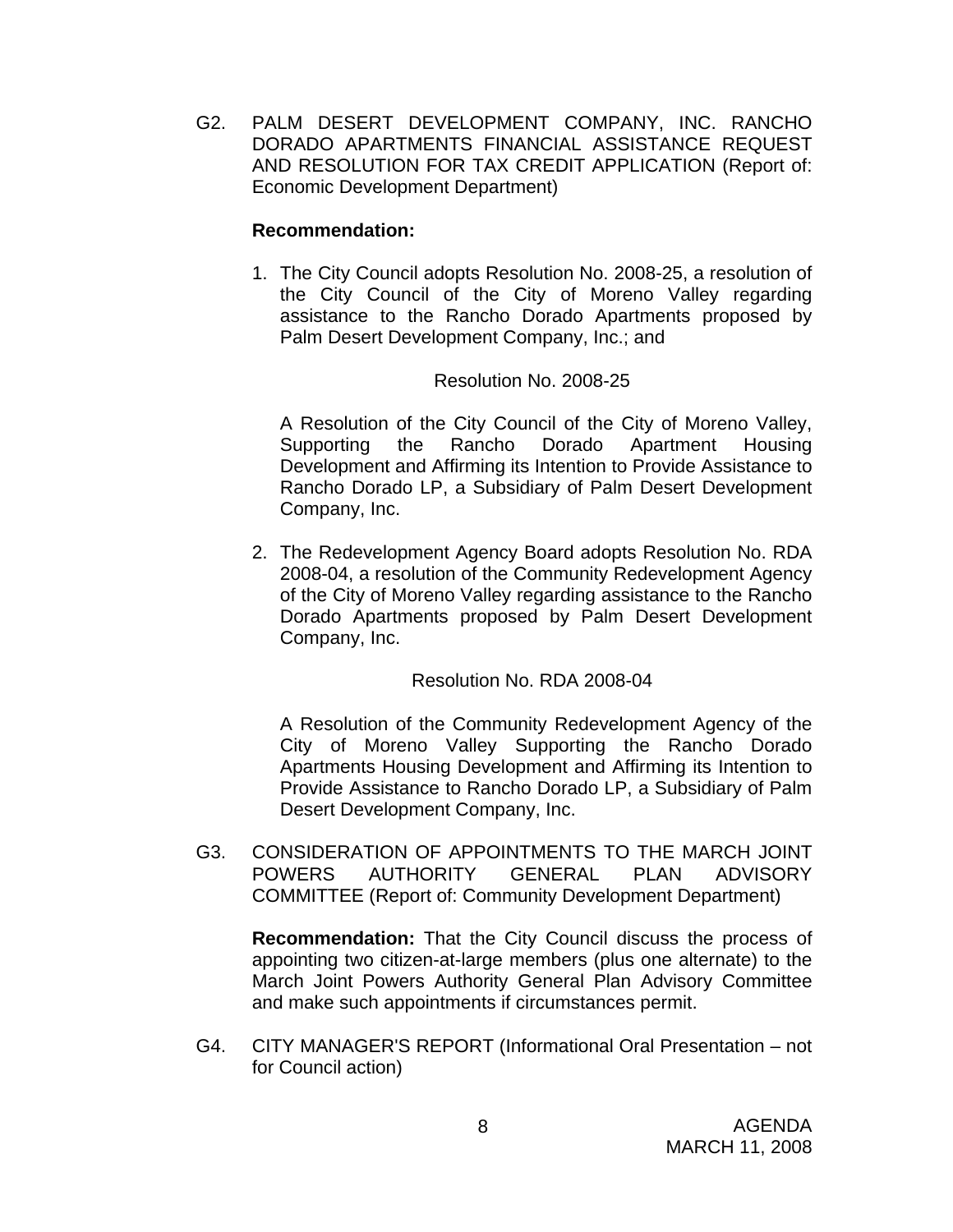### **H. LEGISLATIVE ACTIONS**

ORDINANCES - 1ST READING AND INTRODUCTION

H1. A PUBLIC MEETING REGARDING PA07-0006, A PROPOSAL TO AMEND TITLE 9 OF THE MUNICIPAL CODE, FOR FURTHER DISCUSSION AND CONSIDERATION AMENDING MUNICIPAL CODE PROVISIONS REGARDING RETAIL USE, TOWING, ADMINISTRATIVE REVOCATION OF ADMINISTRATIVE APPROVALS, APPEAL PERIOD OF GENERAL PLAN AMENDMENTS, LANDSCAPING SETBACKS, NEW APPLICATIONS FOLLOWING DENIAL, AND MULTIPLE FAMILY DEVELOPMENT STANDARDS; ORDINANCE NO. 757(CONTINUED FROM FEBRUARY 12, 2008, ORIGINAL ORDINANCE INTRODUCED ON A 5-0 VOTE ON DECEMBER 11, 2007) (Report of: Community Development Department)

### **Recommendation:**

- 1. Recognize that PA07-0006 is exempt from the California Environmental Quality Act (CEQA) pursuant to Section 15061 of the CEQA Guidelines;
- 2. Reintroduce revised Ordinance No. 757, thereby approving PA07-0006, amending various sections of Title 9 of the City of Moreno Valley Municipal Code.

### Ordinance No. 757

An Ordinance of the City Council of the City of Moreno Valley, California, Amending Title 9 of the City of Moreno Valley Municipal Code Regarding Retail Use, Towing, Administrative Revocation of Administrative Approvals, Landscaping Setbacks, New Applications Following Denial and Multiple-Family Development Standards

ORDINANCES - 2ND READING AND ADOPTION - NONE

ORDINANCES - URGENCY ORDINANCES - NONE

RESOLUTIONS – NONE

PUBLIC COMMENTS **ON ANY SUBJECT NOT ON THE AGENDA** UNDER THE JURISDICTION OF THE CITY COUNCIL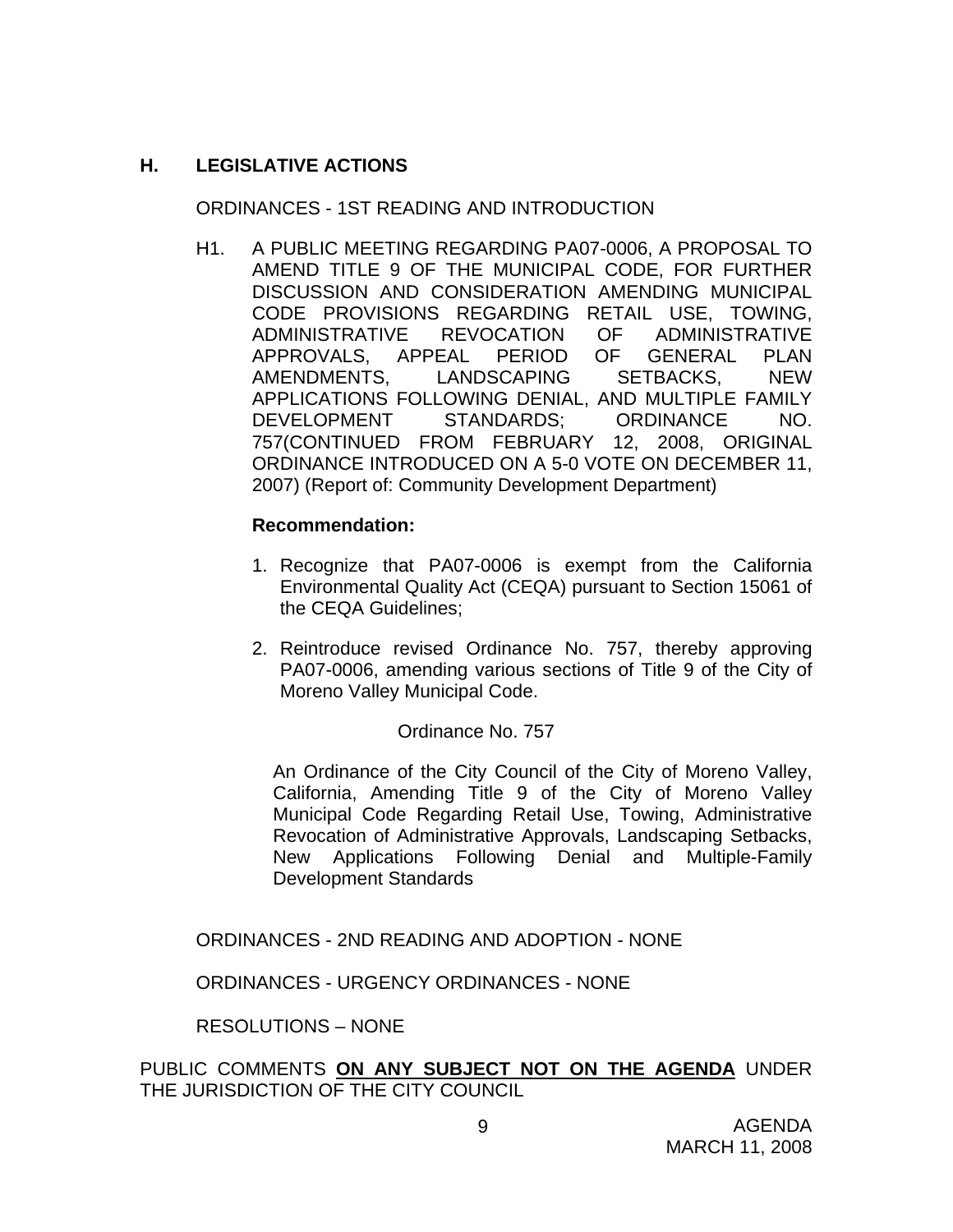Those wishing to speak should complete and submit a BLUE speaker slip to the Bailiff. There is a three-minute time limit per person. All remarks and questions shall be addressed to the presiding officer or to the City Council and not to any individual Council member, staff member or other person.

### **CLOSING COMMENTS AND/OR REPORTS OF THE CITY COUNCIL, COMMUNITY SERVICES DISTRICT, OR COMMUNITY REDEVELOPMENT AGENCY**